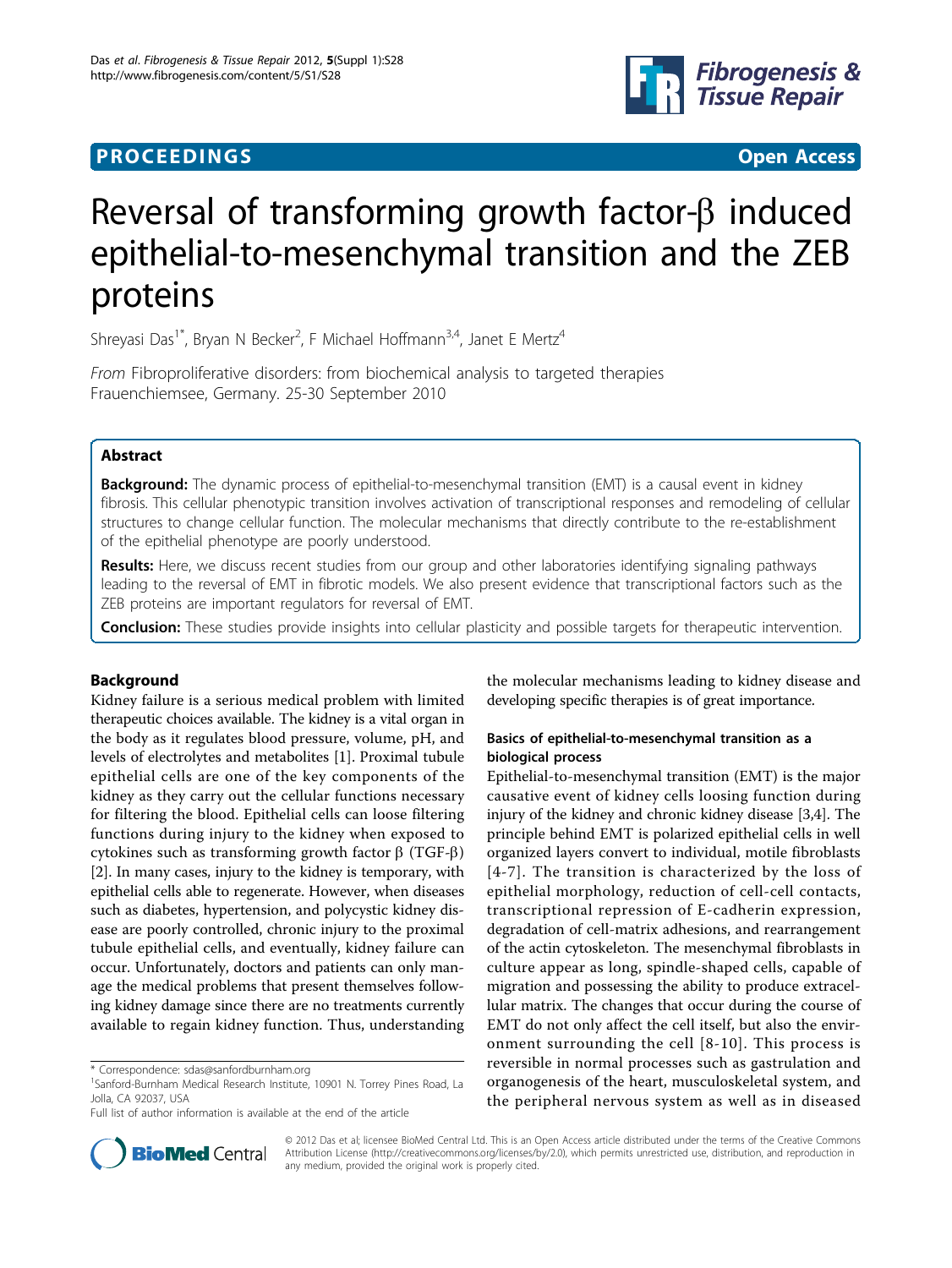states such as primary tumor metastasis [[3,6\]](#page-3-0). Thus, one way to regain kidney function would be to find therapeutic agents that can reverse EMT.

## Transforming growth factor- $\beta$  is an essential inducer of EMT

When basement membranes are damaged, the attached epithelial cells secrete cytokines to initiate EMT [[3,8,10](#page-3-0)]. Growth factors such as transforming growth factor- $\beta$ (TGF- $\beta$ ) are required to induce and maintain EMT; they do so via both Smad-dependent and -independent signaling events [[7-15\]](#page-3-0). Several in vivo and in vitro models of fibrosis exhibit increased TGF- $\beta$ 1 expression in damaged tissues [[3,6,10\]](#page-3-0). The cellular signaling commences by TGF-b ligand binding to a heteromeric complex of transmembrane serine/threonine kinases, type I and type II receptors (T $\beta$ RI and T $\beta$ RII) [\[15\]](#page-3-0). T $\beta$ RII transphosphorylates T $\beta$ RI, activating its kinase function. Functioning as a docking site, T $\beta$ RI then directly phosphorylates Smad2 and Smad3 at carboxy-terminal serines [[16](#page-3-0),[17](#page-3-0)]. Phosphorylated Smad2/3 associates with Smad4 in the cytoplasm. This complex is then translocated to the nucleus where it accumulates [\[17](#page-3-0)]. The Smad complex sequencespecifically binds to sites in the DNA, interacting with transcriptional coactivators or corepressors to regulate gene expression. Numerous studies have demonstrated that the TGF- $\beta$  target genes regulating EMT are controlled through Smad signaling [[7,13](#page-3-0),[14](#page-3-0)]. Over-expression of Smad 2 or Smad3 leads to an increase in EMT in mammary epithelial cells. Smad3 knockout mice exhibit amelioration of epithelial degeneration as demonstrated in a lens injury model. SB431542, a potent inhibitor of TGF- $\beta$  Receptor Type I (T $\beta$ RI) kinase activity blocks TGF-b-induced EMT in Namru Murine Mammary gland (NMuMG) cells [\[18,19](#page-3-0)]. Over-expression of mutant TRbI that lacks the ability to bind to Smad2/3 inhibits TGF-binduced EMT in NMuMg cells [\[20](#page-3-0)]. Over-expression of inhibitory Smad7 blocks fibrosis in renal UUO models and EMT in retinal epithelium in vitro [[21](#page-3-0)]. Lastly, Zavadil and colleagues demonstrated that TGF-β fails to fully induce EMT morphology and to stimulate key transcriptional regulators in primary murine proximal tubules cells isolated from Smad3 knockout kidneys [[22\]](#page-3-0).

## Macromolecules may be useful to understand which pathways are important for EMT reversal

In renal fibrosis, tubular epithelial cells undergo EMT in response to insults generated by diseases such as diabetes or hypertension [[23,24\]](#page-4-0). The converted fibroblasts produce excessive extracellular matrix, eventually resulting in end-state organ failure where there is currently no method of curing available [[8\]](#page-3-0). Most studies concentrate only on blocking EMT; rarely has a study actually reversed EMT.

Bone morphogenic protein-7 (BMP-7) is a member of the TGF- $\beta$  superfamily [\[15](#page-3-0)[,25,26](#page-4-0)]. Its recombinant protein ligands are in clinical trials as therapeutics for healing bone fractures [[27](#page-4-0)]. Currently, BMP-7 is the most successful pre-clinical candidate to reverse EMT [\[2,](#page-3-0)[24,28\]](#page-4-0). TGF- $\beta$ 1-induced EMT was reversed by treatment for 48 hours with 100 pM BMP-7 as observed by re-establishment of E-cadherin at cell junctions. BMP-7 can reverse fibrosis in an adult kidney. BMP-7 was administered in a chronic injury mouse model and produced amelioration of kidney fibrosis after one week. The EMT reversal was accomplished by BMP-7 antagonizing the TGF- $\beta$  pathway and activating the epithelial transcriptional programming through Smads 1, 5, and 7 [[28,29](#page-4-0)]. However, it remains to be elucidated which epithelial and mesenchymal genes are regulated by BMP-7.

Hepatocyte growth factor (HGF) is another macromolecule that has been studied for its ability to reverse EMT by antagonizing the TGF- $\beta$  pathway, doing so through induction of expression of the Smad-binding inhibitory protein SnoN [[30](#page-4-0)]. Administration of HGF partially reverses TGF-b-induced EMT in mouse kidney cells [[31,32\]](#page-4-0). Unlike BMP-7, which is a potent reversal agent of EMT, HGF fails to completely reverse EMT in an in vivo UUO mouse model; a fibrotic marker is still observed in the cells [\[33](#page-4-0)]. This finding can be explained by HGF acting as an inducer of an EMT-like phenotype termed reversible scatter, suggesting that HGF has dual functions during cellular differentiation [[34](#page-4-0)].

## Results and discussion

## Small molecules targeting cellular signaling protein intermediates both elucidate major EMT signaling events and can be developed as agents to reverse EMT

The studies using macromolecules such as BMP and HGF elucidated major signaling pathways important for EMT reversal. However, specific signaling pathway intermediates and transcription factors that maintain the mesenchymal program were still unknown. To identify factors that maintain the mesenchymal state, our group tested five different kinase inhibitors targeting T $\beta$ RI, p38 mitogen-activated protein kinase (p38 MAPK), MAP kinase kinase/ extracellular signal-regulated kinase activator kinase (MEK1), c-Jun NH-terminal kinase (JNK), and Rho kinase (ROCK) with SB431542, SB203580, U0126, SP600125, and Y27632, respectively, for their ability to reverse EMT induced by  $TGF- $\beta$ 1$  in primary renal cells isolated from a TGF-b1 knockout mouse (mTEC-KO) [[19](#page-3-0),[35-40\]](#page-4-0). The mTEC-KO cells were initially exposed to TGF- $\beta$ 1 to induce EMT, the kinase inhibitor was added, and the cells were examined for signs of reversal to an epithelial state [[40](#page-4-0)]. Treatment with the single kinase inhibitors listed above did not completely reverse the mesenchymal phenotype as depicted by gene expression and morphological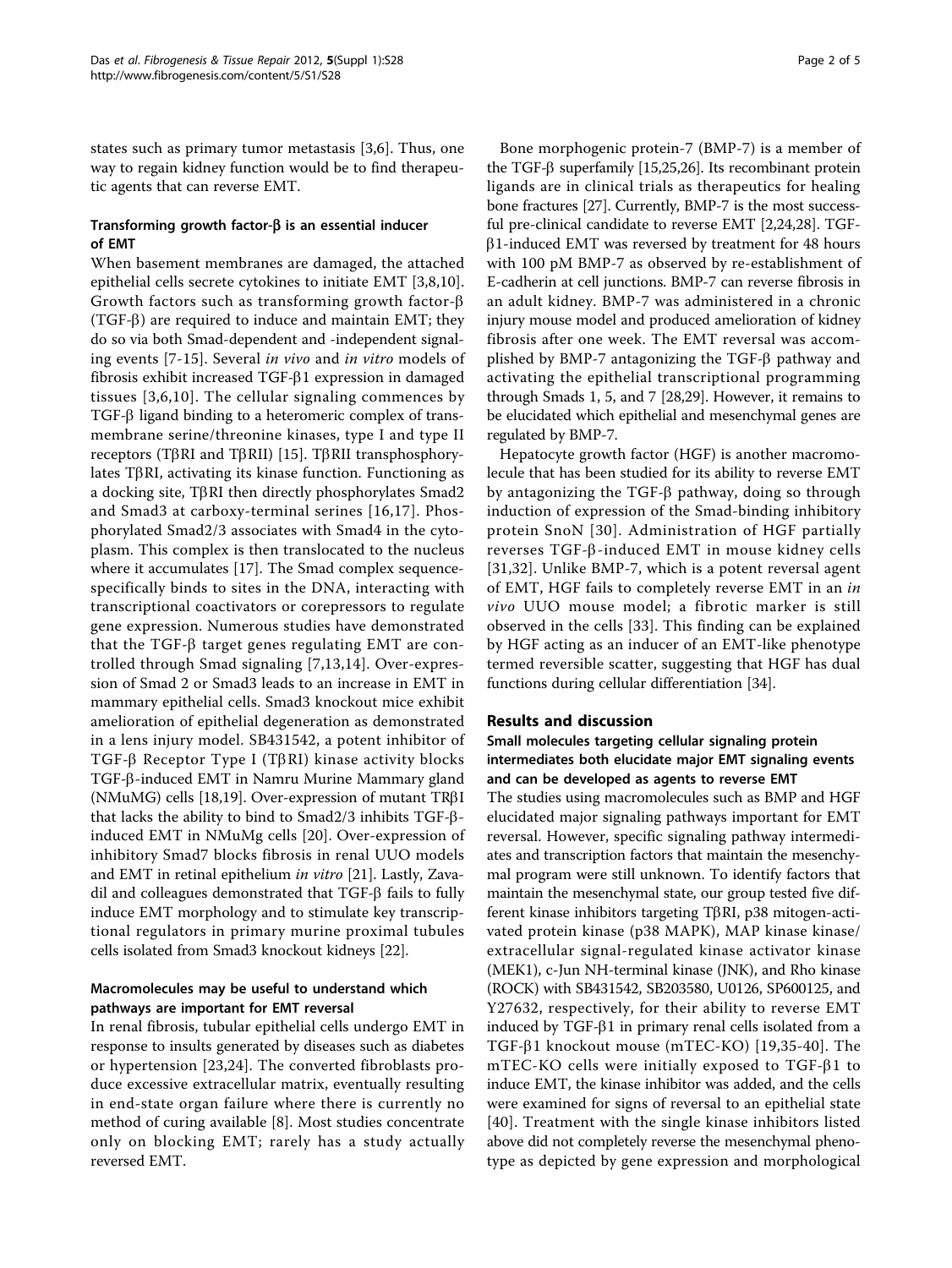changes. Of the five individual inhibitors, only the  $T\beta RI$ inhibitor, SB431542, partially ameliorated the EMT phenotype by aiding in the reappearance of epithelial cadherins and decreasing mesenchymal gene expression. These findings suggested that blocking the TGF- $\beta$  signaling pathway during the mesenchymal state only regulates gene expression, but does not induce the structural changes required to re-establish the epithelial phenotype.

Since EMT effects are mediated by multiple cellular pathways, a combination of the kinase inhibitors was used to understand if two intracellular signals need to be blocked for EMT reversal to occur. This idea is consistent with a study that reported reversal of a mesenchymal phenotype caused by conditional Fos over-expression in EpH4 through the use of a combination of constitutively active E-cadherin and a small molecule inhibitor of TGF-b, BIBU 3029 [[41\]](#page-4-0). When our TGF-ß-induced mesenchymal cells were incubated for 24 hours with the T $\beta$ RI inhibitor SB431542 in combination with either the p38 MAPK inhibitor SB203580 or the RhoA inhibitor Y27632, the epithelial appearance of the cells was restored as indicated by a reduction in stress fibers and mesenchymal gene expression [[40\]](#page-4-0). Taken together, these findings indicate that  $TGF- $\beta$  maintains the mesenchymal phenotype through$ sustained activation of Smad-dependent transcriptional responses and elements downstream of ROCK or p38 MAPK.

The use of small molecule inhibitors of individual protein kinases not only demonstrates their potential for dissecting mechanisms of signal transduction for specific ligands and for delineating their roles in biologic responses, but also their potential as therapeutic agents. However, it remains to be seen which molecules will be useful for EMT reversal in clinical models.

## The ZEB protein family is an attractive target as an EMT reversal agent

The loss of transcriptional repressors from the promoter regions of genes central to the epithelial phenotype is a possible mechanism for the re-expression of these epithelial-specific genes during the reversal of EMT induced by macromolecules or cellular signaling kinase inhibitors. Smad-dependent signaling up-regulates expression of several transcription factors important for EMT induction, including Snail (Snai1), Slug (Snai2), Twist, and members of the ZFH family, ZEB1 (also called EF1, TCF8, AREB6, ZFHEP, NIL-2A, ZFHX1A, and BZP) and ZEB2 (also called SIP1, SMADIP1, ZFHX1B, and KIAA0569), making them good candidates to regulate the reversal of EMT [[42](#page-4-0)-[44](#page-4-0)]. These transcription factors activate EMT by binding to elements present in the promoter regions of a number of epithelial-specific genes including the E-cadherin promoter, thus suppressing synthesis of this cell-cell adhesion protein [[7,](#page-3-0)[45](#page-4-0)-[47\]](#page-4-0). The involvement of the ZEB transcription factors is particularly tantalizing as an EMT reversal target since they regulate gene expression critical for both organ development and cancer metastasis [\[48](#page-4-0)]. The loss of ZEB2 in fetal mice results in a number of developmental defects, including the loss of migratory capabilities of neural crest cells [[49](#page-4-0)]. Others have provided evidence for the role of the ZEB proteins during the induction of EMT by their repressing expression of E-cadherin and other epithelial structural components necessary for epithelial phenotype [[44,50,51\]](#page-4-0). Additionally, the microRNA 200 family induces mensenchymal-to-epithelial transition in certain cancer cell lines [[52\]](#page-4-0). Mutations in the TCF8 gene (GenBank accession number NM 030751) result in a mesenchymal-to-epithelial transition (MET) in mouse embryos by reprogramming gene expression, leading to developmental defects by diminishing progenitor cell proliferation and cell migration [[53](#page-4-0)]. In Madin-Darby Canine Kidney (MDCK) cells, EMT is preceded by the loss of mature microRNA200a-c, inducing up-regulation of ZEB1 and ZEB2 expression followed by loss of E-cadherin expression and transition to the mesenchymal state. Taken together, these studies indicate transcriptional factors such as the ZEB proteins may be a more specific target for fibrotic therapeutics than drugs that interfere with signaling pathway intermediates.

Our group also examined the effects of ZEB1 and ZEB2 levels during the reversal of EMT Their expression is regu-lated by TGF-β [\[13\]](#page-3-0), and they are highly expressed in fetal kidney cells [\[54](#page-4-0)]. NMuMG cells, a traditional EMT model [[55\]](#page-4-0) where ZEB is highly expressed [[44\]](#page-4-0), were incubated with TGF- $\beta$ 1 to induce EMT, and then the five kinase inhibitors targeting T $\beta$ RI, p38 MAPK, MEK1, JNK, and ROCK were individually added as a reversal agent [[40](#page-4-0)]. We observed that reversal of EMT by the T $\beta$ RI inhibitor SB431542 involves, in part, inhibiting expression of ZEB1. Further studies demonstrated that depleting mesenchymal cells of ZEB1 and ZEB2 with specific shRNAs was insufficient to restore epithelial-specific protein expression such as E-cadherin [[40\]](#page-4-0). However, targeting ZEB1 and ZEB2 with shRNAs along with adding a ROCK inhibitor led to complete reduction of stress fibers and restoration of epithelial protein expression. Taken together, these data provide evidence that inhibition of the TGF- $\beta$  pathway regulates the transcriptional expression of epithelial-specific genes via the ZEBs, while other factors such as the Rho kinases are essential to re-establish the epithelial cell structure (Figure [1](#page-3-0)).

In summary, treatment strategies targeting the TGF- $\beta$ signaling pathway are attainable antifibrotic options in kidney disease. Specifically, macromolecules such as BMP-7 and HGF have shown promising results in preclinical studies. Our own studies provide evidence regarding which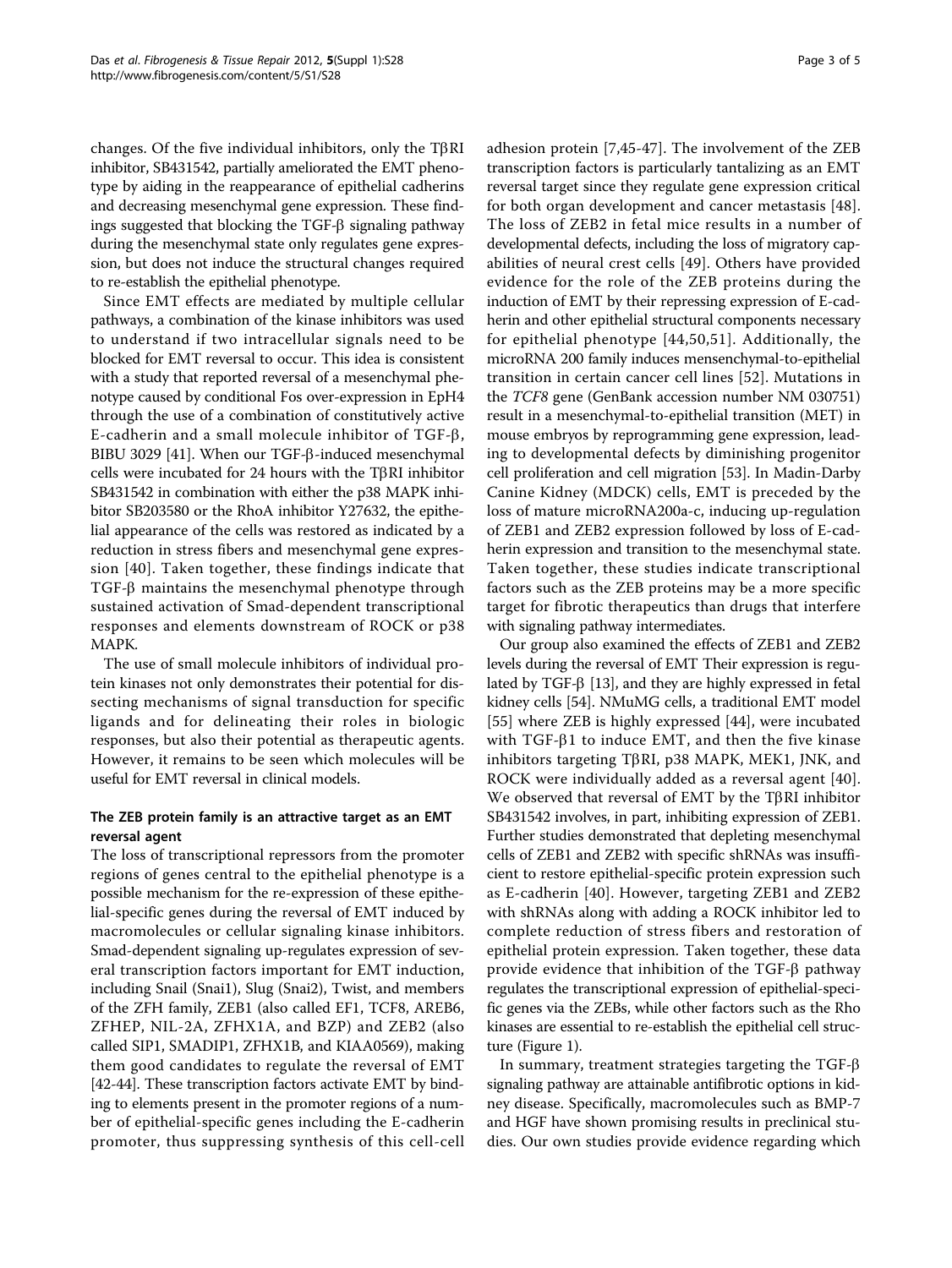<span id="page-3-0"></span>

specific signaling proteins and transcription factors are involved in the EMT reversal process, thus providing potential therapeutic targets.

#### List of abbreviations used

EMT: epithelial to mesenchymal transition; JNK: c-Jun NH-terminal kinase; MEK1: MAPK/extracellular signal-regulated kinase; mTEC-KO: murine tubular epithelial cells from TGF-β knockout mouse; p38 MAPK: p38 mitogenactivated protein kinase; NMuMG: Namru murine mammary gland; ROCK: Rho kinase; TGF-β: Transforming Growth Factor β; TβRI: Transforming Growth Factor-β Receptor Type I.

#### Acknowledgements

This article has been published as part of Fibrogenesis & Tissue Repair Volume 5 Supplement 1, 2012: Proceedings of Fibroproliferative disorders: from biochemical analysis to targeted therapies. The full contents of the supplement are available online at [http://www.fibrogenesis.com/supplements/5/S1.](http://www.fibrogenesis.com/supplements/5/S1) These studies were supported by US Health and Human Services N.I.H. grants CA090875 to FMH, DK064336 to BNB, and AI071928 and CA022443 to JEM. SD was supported in part by T32-CA09135 from the National Institute of Health.

#### Author details

<sup>1</sup>Sanford-Burnham Medical Research Institute, 10901 N. Torrey Pines Road, La Jolla, CA 92037, USA. <sup>2</sup>Department of Medicine, University of Wisconsin School of Medicine and Public Health, 600 Highland Avenue, Madison, Wisconsin 53792, USA. <sup>3</sup> Laboratory of Genetics, University of Wisconsin School of Medicine and Public Health, 425-G Henry Mall, Madison, Wisconsin 53706, USA. <sup>4</sup>McArdle Laboratory for Cancer Research, University of Wisconsin School of Medicine and Public Health, 1400 University Ave, Madison, Wisconsin 53706, USA.

#### Authors' contributions

SD prepared the manuscript. FMH and JEM edited the manuscript. All authors read and approved the final manuscript. BNB, FMH, and JEM provided funding.

#### Competing interests

The authors declare that they have no competing interests.

#### Published: 6 June 2012

#### **References**

- 1. Brenner BM, Rector F: Brenner and Rector's The Kidney. Philidelphia: Saunders;, 8 2008.
- Zeisberg M, Kalluri R: Reversal of experimental renal fibrosis by BMP7 provides insights into novel therapeutic strategies for chronic kidney disease. Pediatr Nephrol 2008, 23(9):1395-1398.
- 3. Kalluri R, Weinberg RA: The basics of epithelial-mesenchymal transition. J Clin Invest 2009, 119(6):1420-1428.
- 4. Bedi S, Vidyasagar A, Djamali A: Epithelial-to-mesenchymal transition and chronic allograft tubulointerstitial fibrosis. Transplant Rev (Orlando) 2008, 22(1):1-5.
- 5. Savagner P: Leaving the neighborhood: molecular mechanisms involved during epithelial-mesenchymal transition. Bioessays 2001, 23(10):912-923.
- 6. Thiery JP: Epithelial-mesenchymal transitions in development and pathologies. Curr Opin Cell Biol 2003, 15(6):740-746.
- 7. Moustakas A, Heldin CH: Signaling networks guiding epithelialmesenchymal transitions during embryogenesis and cancer progression. Cancer Sci 2007, 98(10):1512-1520.
- 8. Zeisberg M, Maeshima Y, Mosterman B, Kalluri R: Renal fibrosis. Extracellular matrix microenvironment regulates migratory behavior of activated tubular epithelial cells. Am J Pathol 2002, 160(6):2001-2008.
- 9. Yang J, Liu Y: Dissection of key events in tubular epithelial to myofibroblast transition and its implications in renal interstitial fibrosis. Am J Pathol 2001, 159(4):1465-1475.
- 10. Turley EA, Veiseh M, Radisky DC, Bissell MJ: Mechanisms of disease: epithelial-mesenchymal transition–does cellular plasticity fuel neoplastic progression? Nat Clin Pract Oncol 2008, 5(5):280-290.
- 11. Gal A, Sjoblom T, Fedorova L, Imreh S, Beug H, Moustakas A: Sustained TGF beta exposure suppresses Smad and non-Smad signalling in mammary epithelial cells, leading to EMT and inhibition of growth arrest and apoptosis. Oncogene 2008, 27(9):1218-1230.
- 12. Tse JC, Kalluri R: Mechanisms of metastasis: epithelial-to-mesenchymal transition and contribution of tumor microenvironment. J Cell Biochem 2007, 101(4):816-829.
- 13. Ozdamar B, Bose R, Barrios-Rodiles M, Wang HR, Zhang Y, Wrana JL: Regulation of the polarity protein Par6 by TGFbeta receptors controls epithelial cell plasticity. Science 2005, 307(5715):1603-1609.
- 14. Massague J: TGFbeta in Cancer. Cell 2008, 134(2):215-230.
- 15. Massague J, Gomis RR: The logic of TGFbeta signaling. FEBS Lett 2006, 580(12):2811-2820.
- 16. Jayaraman L, Massague J: Distinct oligomeric states of SMAD proteins in the transforming growth factor-beta pathway. J Biol Chem 2000, 275(52):40710-40717.
- 17. Chacko BM, Qin BY, Tiwari A, Shi G, Lam S, Hayward LJ, De Caestecker M, Lin K: Structural basis of heteromeric smad protein assembly in TGF-beta signaling. Mol Cell 2004, 15(5):813-823.
- 18. Inman GJ, Nicolas FJ, Callahan JF, Harling JD, Gaster LM, Reith AD, Laping NJ, Hill CS: SB-431542 is a potent and specific inhibitor of transforming growth factor-beta superfamily type I activin receptor-like kinase (ALK) receptors ALK4, ALK5, and ALK7. Mol Pharmacol 2002, 62(1):65-74.
- 19. Halder SK, Beauchamp RD, Datta PK: A specific inhibitor of TGF-beta receptor kinase, SB-431542, as a potent antitumor agent for human cancers. Neoplasia 2005, 7(5):509-521.
- 20. Piek E, Moustakas A, Kurisaki A, Heldin CH, ten Dijke P: TGF-(beta) type I receptor/ALK-5 and Smad proteins mediate epithelial to mesenchymal transdifferentiation in NMuMG breast epithelial cells. J Cell Sci 1999, 112(Pt 24):4557-4568.
- 21. Lan HY, Mu W, Tomita N, Huang XR, Li JH, Zhu HJ, Morishita R, Johnson RJ: Inhibition of renal fibrosis by gene transfer of inducible Smad7 using ultrasound-microbubble system in rat UUO model. J Am Soc Nephrol 2003, 14(6):1535-1548.
- 22. Zavadil J, Cermak L, Soto-Nieves N, Bottinger EP: Integration of TGF-beta/ Smad and Jagged1/Notch signalling in epithelial-to-mesenchymal transition. Embo J 2004, 23(5):1155-1165.